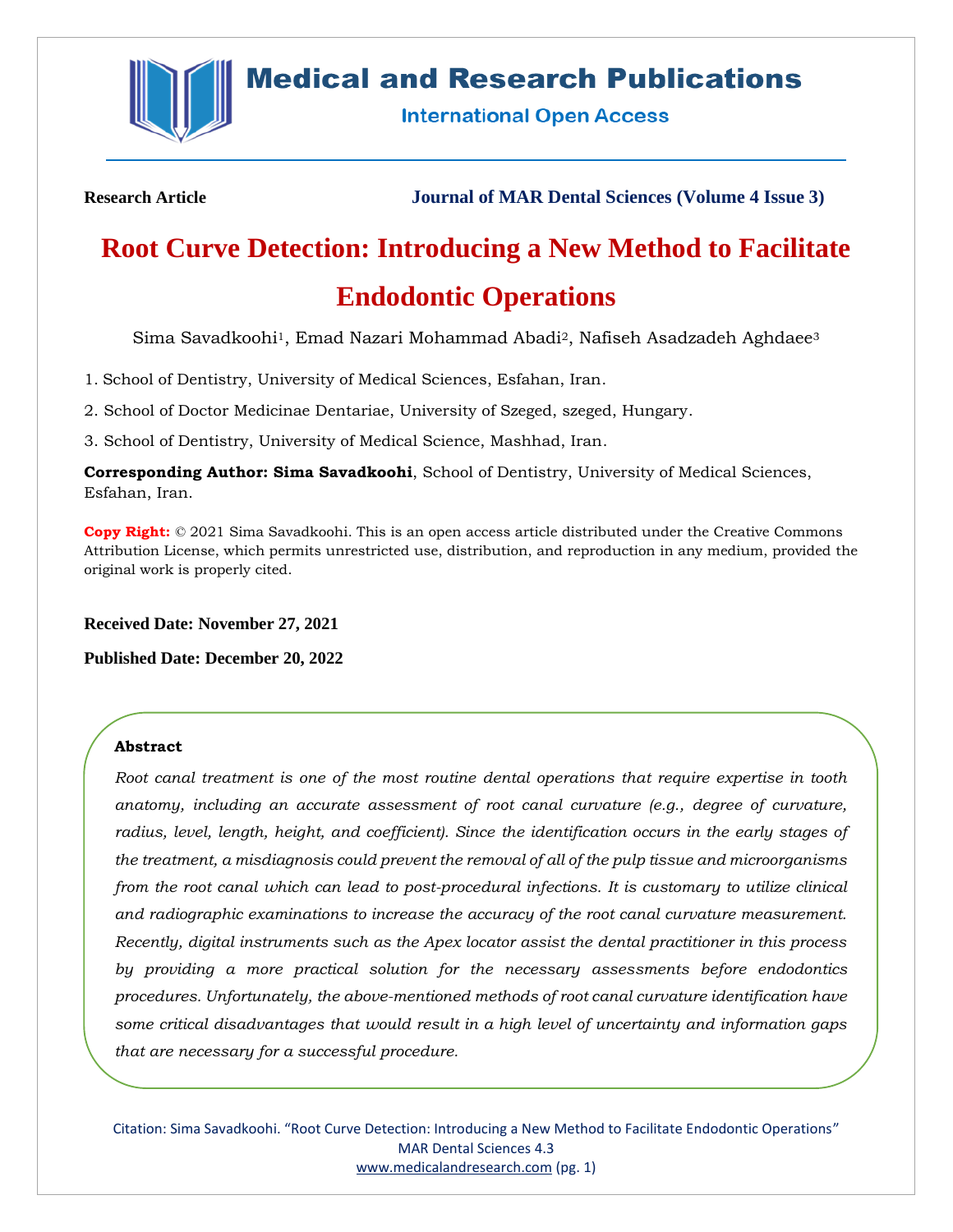*These disadvantages could include things such as the exorbitant price of Apex locators, and the unavailability of necessary documents to assist dentists in case of legal matters if supporting evidence on the success of endodontic treatment is requested by the patient. We have designed an innovative dental instrument to improve the accuracy of endodontic treatment. The Root Curve Detector (RCD) is placed inside the damaged teeth and with the help of the x-ray imaging, can detect the buccal/ lingual root curvature. RCD is an affordable device that equips the dentist with a highprecision diagnostic tool regarding root canal curvature. It would also allow gathering and recording evidence on the endodontic treatment process.*

*Keywords: apex locator, endodontic, radiographic, root-canal morphology, canal curvature.*

## **Introduction**

In most cases, root canal treatment fails when it does not meet acceptable standards **[**1-4**]**. Committing procedural errors (usually about unidentified root canals) are some of the most usual reasons that can cause the failure of a root canal treatment. Also, the occurrence of such errors would not allow an acceptable amount of control and would be an obstacle to the prevention of intracanal endodontic infection **[**4**]**. Moreover, to identify and assess the DL (Disto-Lingual) of a root, one of the most usual preoperative methods applied is radiographic examination. The problem with the aforementioned method, however, lies in the fact that the conventional images taken in radiographic examination produce a 'shadowgraph' which is a two-dimensional image resulting from the compression of complex three-dimensional anatomies. Naturally, the identification of supernumerary roots in such images would be rather difficult. Consequently, mesial and/or distal parallax view would be used to get additional information that otherwise could not be gathered from the radiographic image **[**5**]**.

Furthermore, it is worth mentioning that to obtain all the necessary information to identify all relevant anatomy, the abovementioned problem with shadowgraphs would not be necessarily remedied through taking multiple intraoral images. Other than the limitations imposed by the two-dimensionality of the images, there are well-known shortcomings to the information provided through periapical radiographs including geometric distortion and anatomical noise **[**6**]**. As an example, the greatest angle of curvature between roots belongs to the Disto-Lingual canals, making it more difficult to identify and assess their curvature. It goes without saying that since the anatomical features of every root are unique, the preparation of canals in different roots would also be accordingly varied.

It is a widely known fact that a large number of roots do not have a round shape which may require more reliable diagnostic tools **[**7**]**. To perform endodontic therapy, Fava & Dummer have introduced

Citation: Sima Savadkoohi. "Root Curve Detection: Introducing a New Method to Facilitate Endodontic Operations" MAR Dental Sciences 4.3 [www.medicalandresearch.com](http://www.medicalandresearch.com/) (pg. 2)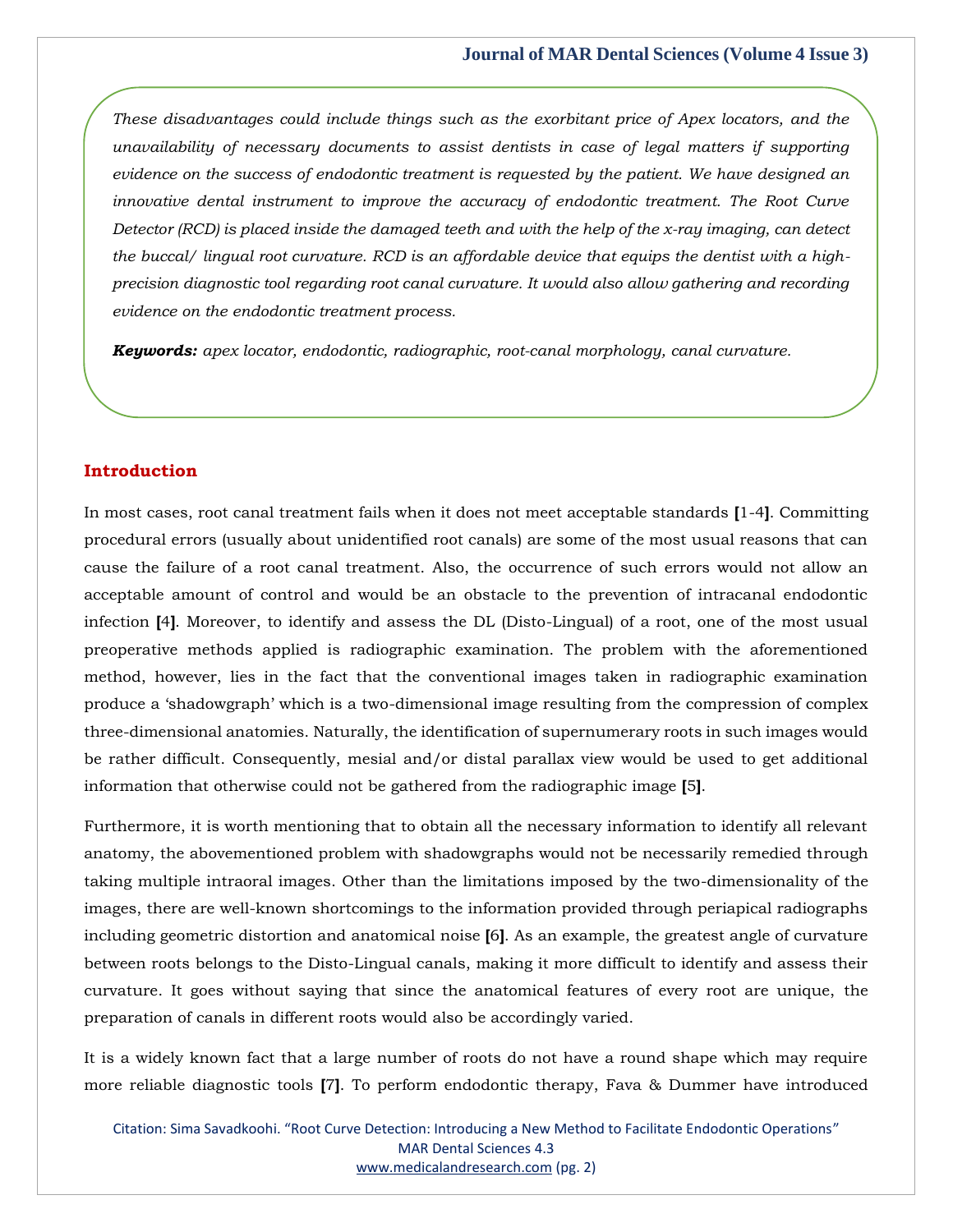different types of radiographic projections. Through changing the angle of the x-ray beam additional information can be gathered, that helps with the diagnosis and treatment, which are usually not available with standard radiographic images. These changes in the angle of the x-ray beams can facilitate the process of determining the curvature and number of roots and their respective canals. Thereby enabling the practitioner to determine the superimposed roots and differentiate between the anatomical landmarks and apical pathology **[**8**]**.

A recent powerful tool used in the assessment of root-canal morphology is micro-computed tomography (MCT). Using this technology would allow the gathering of a more advanced amount of knowledge of the effects of canal preparation on the overall anatomy of the tooth and root in a three-dimensional format. Such a detailed description and analysis cannot be used in a clinical setting yet **[**9-11**]**. Considering the limitations of current technologies, what can certainly help with performing root canals and endodontic treatments, is thoroughly recording the patient's complaints, medical history, previous treatment review, and treatment plan. Keeping 3 such records would allow other practitioners to continue with the treatment in case it becomes necessary. It is needless to say that the importance of these records also lies in their medico-legal reasons. According to the EU laws, in keeping such records, some factors should be more closely monitored such as tracking the prescribed medications, method of rubber dam isolation, preparation technique, curvature, length, and the size of the canals and their reference points, significant features (such as fractures, cracks, or iatrogenic defects), the material used in root filling and type of dressing, volume and concentration of irrigation, the process of the temporary restoration, sealer and the applied technique, complications, type and number of radiographs, and the detailed analysis of the radiographs taken **[**12**]**. Furthermore, based on the medical biller and coder resource MB-Guide it is also important in the United States of America for the medical practitioners in all fields of activity to keep records and documentation regarding the patient's history and operations conducted as part of the billing. Before starting a root canal treatment, the canal's morphology has to be assessed using at least one reliable shadowgraph. The radiographic images mainly determine the apical extent of the instrument used and the type of root filling, both of which play a substantial role in the success or failure of the treatment. When radiographic images prove insufficient, electronic apex locators can be used to assist. Using these locators would also lessen the number of radiographic images necessary to determine the treatment process. Furthermore, they would help determine where the apical foramen has been distanced from the radiographic apex and the specifics of root canal perforation. When determining endodontic working length, a variety of these methods has to be used to arrive at a satisfactory conclusion. CDJ (Cementodentinal Junction) is a viable and anatomical point of preparing the root canal that cannot be diagnosed through radiography. The position of the CDJ can be determined with an accuracy of approximately 90% using electronic apex locators, however, there are still some limitations to how much they can achieve. Nonetheless, a combination of having sufficient knowledge of the apical anatomy, using electronic apex locators, and having reliable radiographic images can help practitioners with having a successful operation **[**13**]**.

Citation: Sima Savadkoohi. "Root Curve Detection: Introducing a New Method to Facilitate Endodontic Operations" MAR Dental Sciences 4.3 [www.medicalandresearch.com](http://www.medicalandresearch.com/) (pg. 3)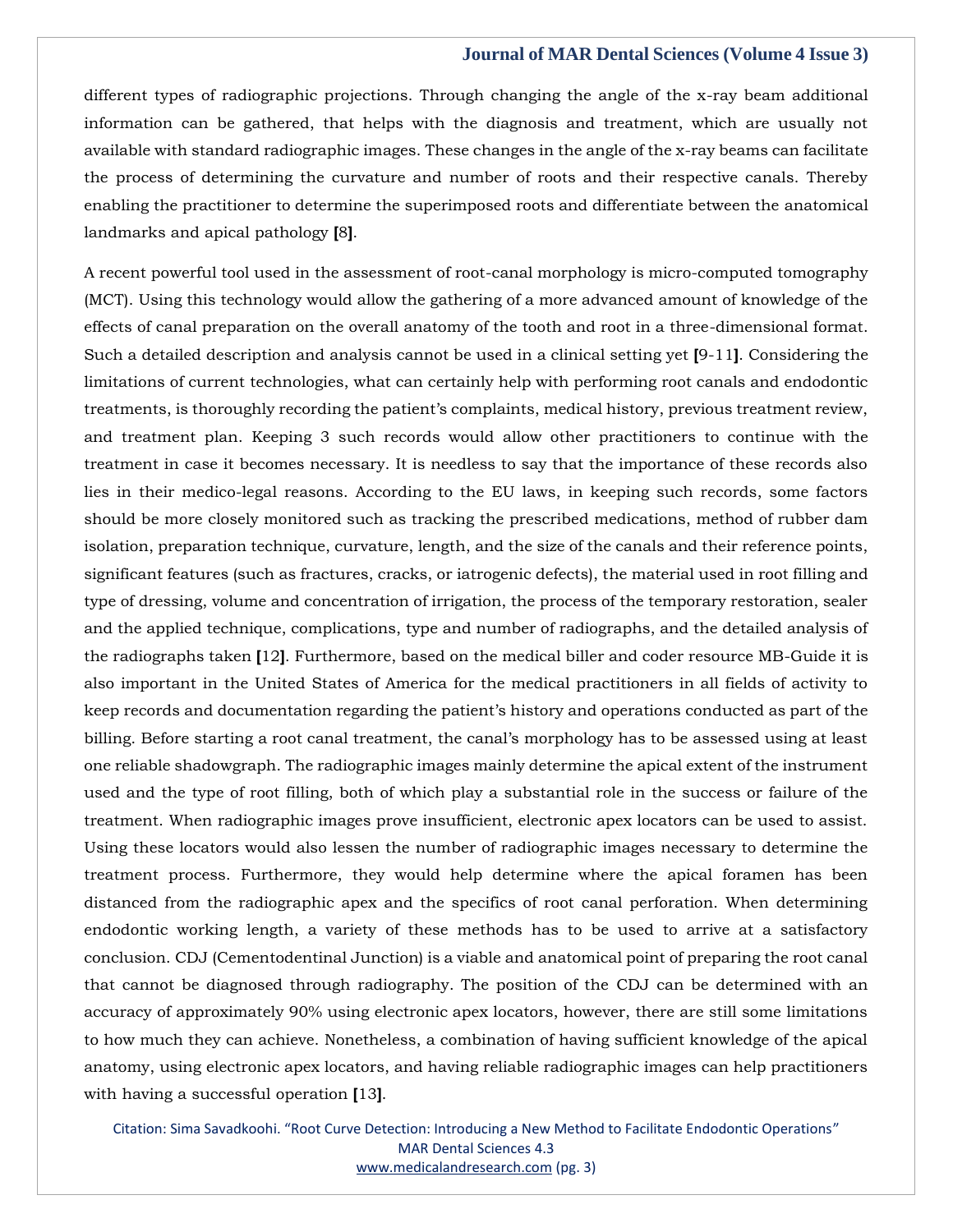#### **Method**

To increase preparation effectiveness and prevent procedural errors, the traditional endodontic cavity (TEC) emphasizes straight lines into root canals **[**14-16**]**. Over the past decade, several new nickeltitanium instruments, as well as rotary endodontic handpieces have been developed for manual root canal preparation and designed to simplify the difficult and time-consuming process of cleaning, shaping, and enlarging the root canal system as well as improving the final quality of a root canal preparation **[**17**]**. The root canal treatment outcome plays a major role in substantiating clinical decisions, especially when RCT is compared to extraction of natural teeth or replacement with prosthetics **[**18**]**. Performing root canals properly (preparation, filling, sealing) is a critical element to achieving high success rates, even with infected canals **[**19-22**]**. By predicting root curvature radius and minimizing anatomical challenges and limitations of endodontic instruments, it is possible to plan a more precise root canal instrumentation.

Citation: Sima Savadkoohi. "Root Curve Detection: Introducing a New Method to Facilitate Endodontic Operations" A root curve detector (RCD) is a piece of a dental instrument designed to solve the problem of detecting the root canal length and determining its curvature direction for endodontics. As radiographic images do not guarantee the correct diagnosis of root canal curvature, especially in cases where the curvature is buccal or lingual, we need a more practical solution. If the curvature in the root of the tooth is not determined, the root canal operation also fails. Furthermore, if the direction of this curvature is misdiagnosed, endo-surgery cannot be successful either and the dental canal would be dilated in the wrong direction, which can no longer be corrected. On the other hand, digital devices such as highpriced apex locators have a margin of error and are faulty, also the results displayed on their monitors are not recordable and documentable. Considering all that has been mentioned, we decided to design the RCD instrument, which is both cost-effective and can be used together with the radiographic method. RCD is a calibrated product that has a shape similar to endo files or spreaders. It has crosssectional grooves that are created at equal intervals of 0.1 mm in the range of 6 mm at the beginning of its tip. This instrument can be placed inside the damaged tooth canal. Thereafter the curvature of the root canal is determined by taking X-Ray images of the instrument while it is inserted inside the aforementioned canal which helps the dentist diagnose the curvature of the root. By placing the scaled RCD inside the dental canal and performing radiography, the distal and mesial curvatures can be easily determined, even though these types of curvatures can already be assessed using different methods. The Buccal and lingual curvatures, however, are harder to diagnose using the conventional methods. These two types of curvatures can also be detected through the changes in degrees on our proposed instrument which is then depicted on the radiographic images taken while the instrument is in place (Figure 1). The consistency of the scaling size on the tool and its distances would notify the dentist about the absence of the curve and the reach of the root canal. However, in the case of the buccal curve, the distance between the scalings on the RCD will be increased (Figure 2) whereas the lingual curve would necessitate a decrease between the scalings on the RCD (Figure 2). This device would determine a forward or backward curvature that has not been seen before due to the verticality of the X-ray image

MAR Dental Sciences 4.3

[www.medicalandresearch.com](http://www.medicalandresearch.com/) (pg. 4)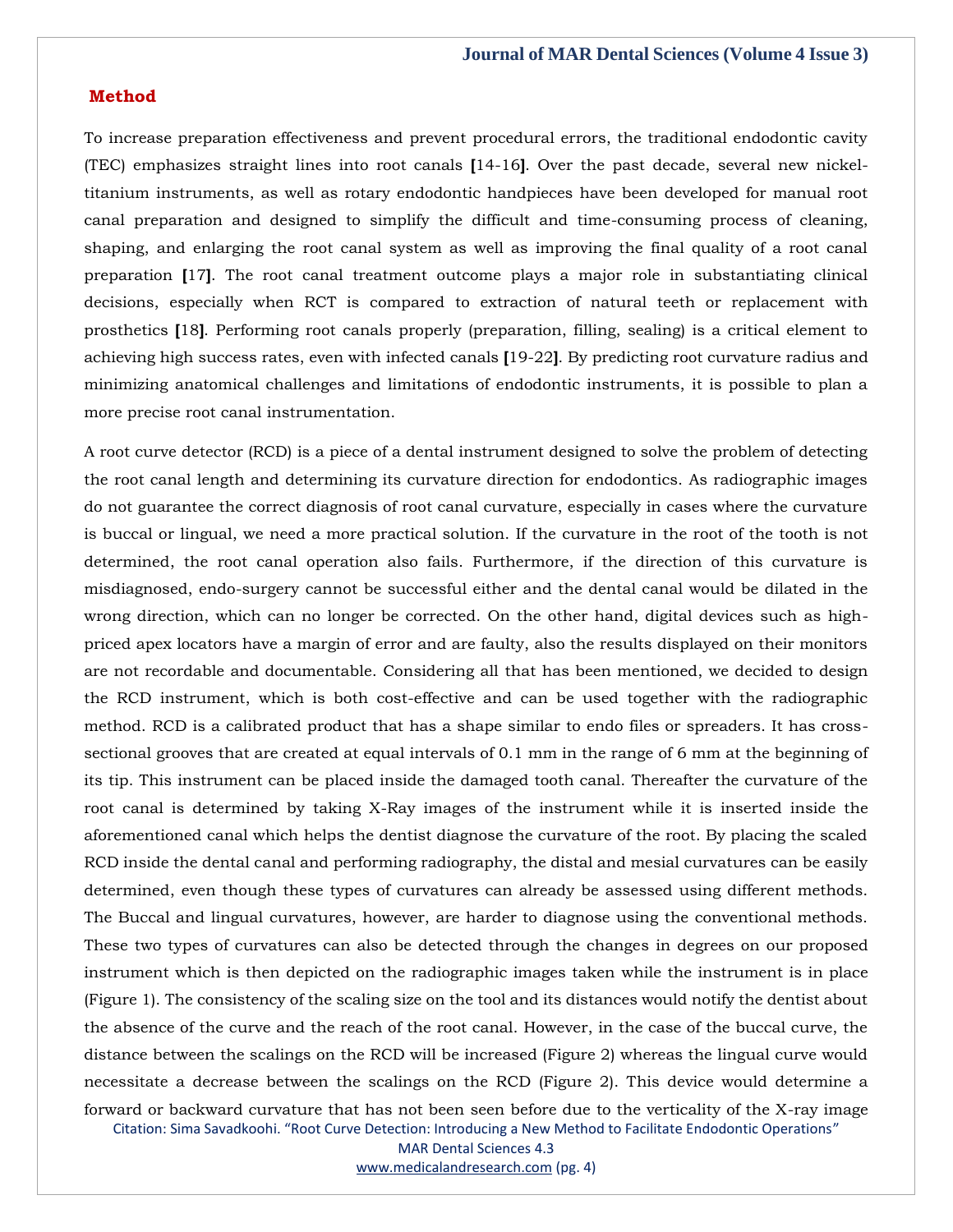on the tooth surface. It would also allow documenting and confirming the accuracy and exactitude of the dentist's work, which is a vital procedure in regulations and policies of the Islamic Republic of Iran Medical Council. It can be confidently said that RCD provides a cost-effective method that facilitates determining severe root curvatures before performing a root canal treatment.



Figure 1-The RCD instrument inserted in root canal



Figure 2- A complication of all of the RCD device's forms

Citation: Sima Savadkoohi. "Root Curve Detection: Introducing a New Method to Facilitate Endodontic Operations" MAR Dental Sciences 4.3 [www.medicalandresearch.com](http://www.medicalandresearch.com/) (pg. 5)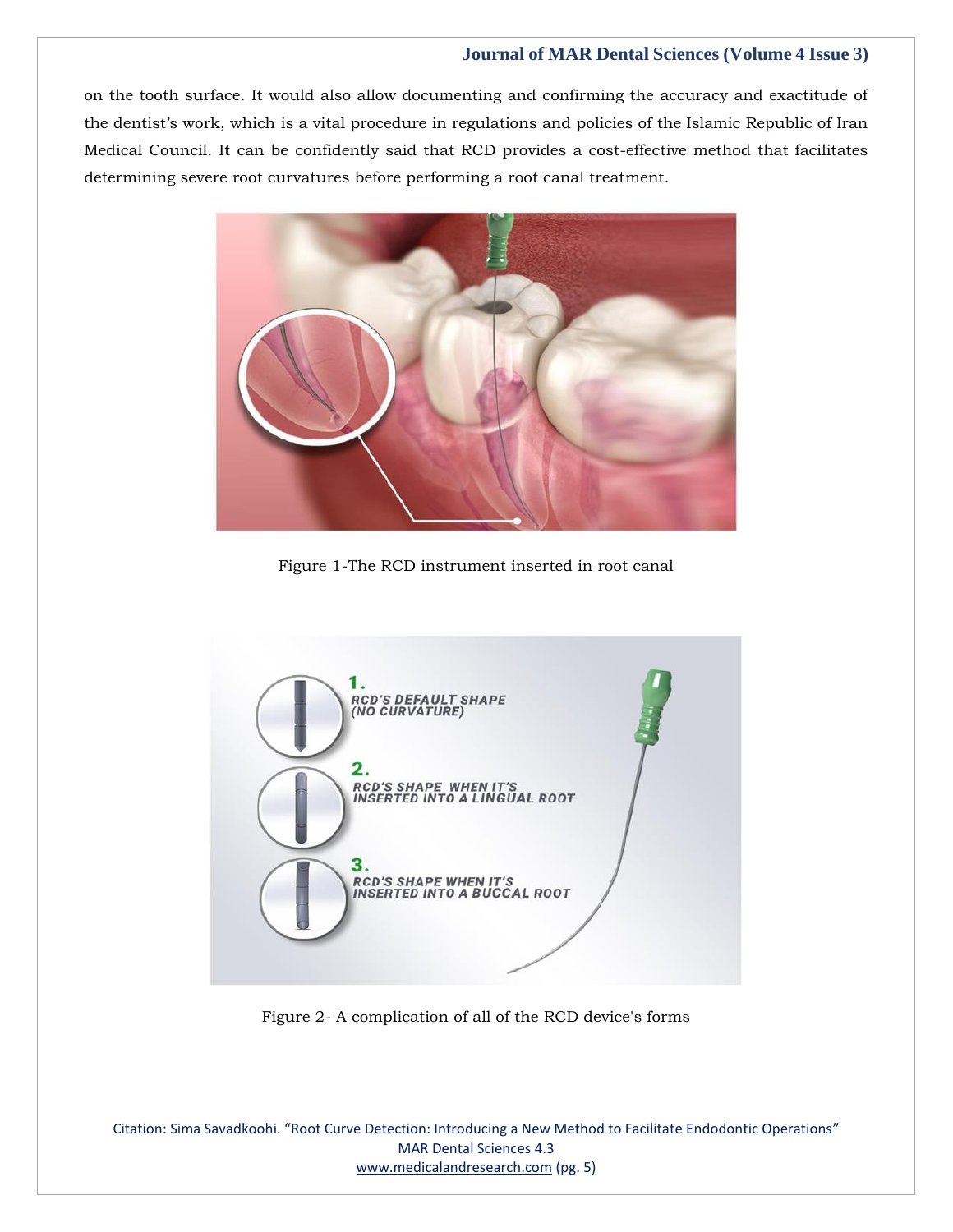# **Results**



Figure 3-Root curve detection instrument

This study provides an overview of dental instruments that measure the length of the root canal and diagnose its curvature. Increased distance between the scaling of the RCD describes the lingual root while the decreased distance between the scaling of the RCD represents the buccal curve of a tooth canal. Detailed instruction on how to use our innovative tool, RCD was also revealed. We have provided further information on the ways to improve and accurizing current practices through the development of national guidelines. We hope to promote dental-based curve detection activities worldwide, especially in Iran.

# **References**

1.Seltzer, S., Bender, I. B., & Ziontz, M. (1963). "[The interrelationship of pulp and periodontal disease.](https://www.google.com/search?q=The+interrelationship+of+pulp+and+periodontal+disease.+Oral+Surgery&oq=The+interrelationship+of+pulp+and+periodontal+disease.+Oral+Surgery&aqs=chrome..69i57.625j0j7&sourceid=chrome&ie=UTF-8)  Oral Surgery"[, Oral Medicine, Oral Pathology, 16\(12\), 1474-1490.](https://www.google.com/search?q=The+interrelationship+of+pulp+and+periodontal+disease.+Oral+Surgery&oq=The+interrelationship+of+pulp+and+periodontal+disease.+Oral+Surgery&aqs=chrome..69i57.625j0j7&sourceid=chrome&ie=UTF-8)

2.Engström, B., & Frostell, G. (1964). "[Experiences of bacteriological root canal control](https://www.google.com/search?q=Experiences+of+bacteriological+root+canal+control&sxsrf=AOaemvJAxkCXUGyToSBTsCRm94O3FYKwFw%3A1638455793695&ei=8dmoYaj3KYTC3LUPiMuUgAY&ved=0ahUKEwjos8C8q8X0AhUEIbcAHYglBWAQ4dUDCA4&uact=5&oq=Experiences+of+bacteriological+root+canal+control&gs_lcp=Cgdnd3Mtd2l6EAMyBwgjEOoCECcyBwgjEOoCECcyBwgjEOoCECcyBwgjEOoCECcyBwgjEOoCECcyBwgjEOoCECcyBwgjEOoCECcyBwgjEOoCECcyBwgjEOoCECcyBwgjEOoCECdKBAhBGABKBAhGGABQrgJYrgJg6wNoAXAAeACAAQCIAQCSAQCYAQCgAQGgAQKwAQrAAQE&sclient=gws-wiz)". Acta [Odontologica Scandinavica, 22\(1\), 43-69.](https://www.google.com/search?q=Experiences+of+bacteriological+root+canal+control&sxsrf=AOaemvJAxkCXUGyToSBTsCRm94O3FYKwFw%3A1638455793695&ei=8dmoYaj3KYTC3LUPiMuUgAY&ved=0ahUKEwjos8C8q8X0AhUEIbcAHYglBWAQ4dUDCA4&uact=5&oq=Experiences+of+bacteriological+root+canal+control&gs_lcp=Cgdnd3Mtd2l6EAMyBwgjEOoCECcyBwgjEOoCECcyBwgjEOoCECcyBwgjEOoCECcyBwgjEOoCECcyBwgjEOoCECcyBwgjEOoCECcyBwgjEOoCECcyBwgjEOoCECcyBwgjEOoCECdKBAhBGABKBAhGGABQrgJYrgJg6wNoAXAAeACAAQCIAQCSAQCYAQCgAQGgAQKwAQrAAQE&sclient=gws-wiz)

3[.Sundqvist, G., Figdor, D., Persson, S., & Sjögren, U. \(1998\).](https://www.google.com/search?q=Microbiologic+analysis+of+teeth+with+failed+endodontic+treatment+and+the+outcome+of+conservative+re-treatment&sxsrf=AOaemvLydm6HhDYFOaeqfKvPUYgYFd2_hw%3A1638455819713&ei=C9qoYdLuKsrjz7sPi9WVoA0&ved=0ahUKEwiSoPTIq8X0AhXK8XMBHYtqBdQQ4dUDCA4&uact=5&oq=Microbiologic+analysis+of+teeth+with+failed+endodontic+treatment+and+the+outcome+of+conservative+re-treatment&gs_lcp=Cgdnd3Mtd2l6EAMyBwgjEOoCECcyBwgjEOoCECcyBwgjEOoCECcyBwgjEOoCECcyBwgjEOoCECcyBwgjEOoCECcyBwgjEOoCECcyBwgjEOoCECcyBwgjEOoCECcyBwgjEOoCECdKBAhBGABKBAhGGABQgQlYgQlglAxoAXACeACAAQCIAQCSAQCYAQCgAQGgAQKwAQrAAQE&sclient=gws-wiz) "Microbiologic analysis of teeth with failed [endodontic treatment and the outcome of conservative re-treatment](https://www.google.com/search?q=Microbiologic+analysis+of+teeth+with+failed+endodontic+treatment+and+the+outcome+of+conservative+re-treatment&sxsrf=AOaemvLydm6HhDYFOaeqfKvPUYgYFd2_hw%3A1638455819713&ei=C9qoYdLuKsrjz7sPi9WVoA0&ved=0ahUKEwiSoPTIq8X0AhXK8XMBHYtqBdQQ4dUDCA4&uact=5&oq=Microbiologic+analysis+of+teeth+with+failed+endodontic+treatment+and+the+outcome+of+conservative+re-treatment&gs_lcp=Cgdnd3Mtd2l6EAMyBwgjEOoCECcyBwgjEOoCECcyBwgjEOoCECcyBwgjEOoCECcyBwgjEOoCECcyBwgjEOoCECcyBwgjEOoCECcyBwgjEOoCECcyBwgjEOoCECcyBwgjEOoCECdKBAhBGABKBAhGGABQgQlYgQlglAxoAXACeACAAQCIAQCSAQCYAQCgAQGgAQKwAQrAAQE&sclient=gws-wiz)". Oral Surgery, Oral Medicine, Oral [Pathology, Oral Radiology, and Endodontology, 85\(1\), 86-93.](https://www.google.com/search?q=Microbiologic+analysis+of+teeth+with+failed+endodontic+treatment+and+the+outcome+of+conservative+re-treatment&sxsrf=AOaemvLydm6HhDYFOaeqfKvPUYgYFd2_hw%3A1638455819713&ei=C9qoYdLuKsrjz7sPi9WVoA0&ved=0ahUKEwiSoPTIq8X0AhXK8XMBHYtqBdQQ4dUDCA4&uact=5&oq=Microbiologic+analysis+of+teeth+with+failed+endodontic+treatment+and+the+outcome+of+conservative+re-treatment&gs_lcp=Cgdnd3Mtd2l6EAMyBwgjEOoCECcyBwgjEOoCECcyBwgjEOoCECcyBwgjEOoCECcyBwgjEOoCECcyBwgjEOoCECcyBwgjEOoCECcyBwgjEOoCECcyBwgjEOoCECcyBwgjEOoCECdKBAhBGABKBAhGGABQgQlYgQlglAxoAXACeACAAQCIAQCSAQCYAQCgAQGgAQKwAQrAAQE&sclient=gws-wiz)

Citation: Sima Savadkoohi. "Root Curve Detection: Introducing a New Method to Facilitate Endodontic Operations" MAR Dental Sciences 4.3 [www.medicalandresearch.com](http://www.medicalandresearch.com/) (pg. 6)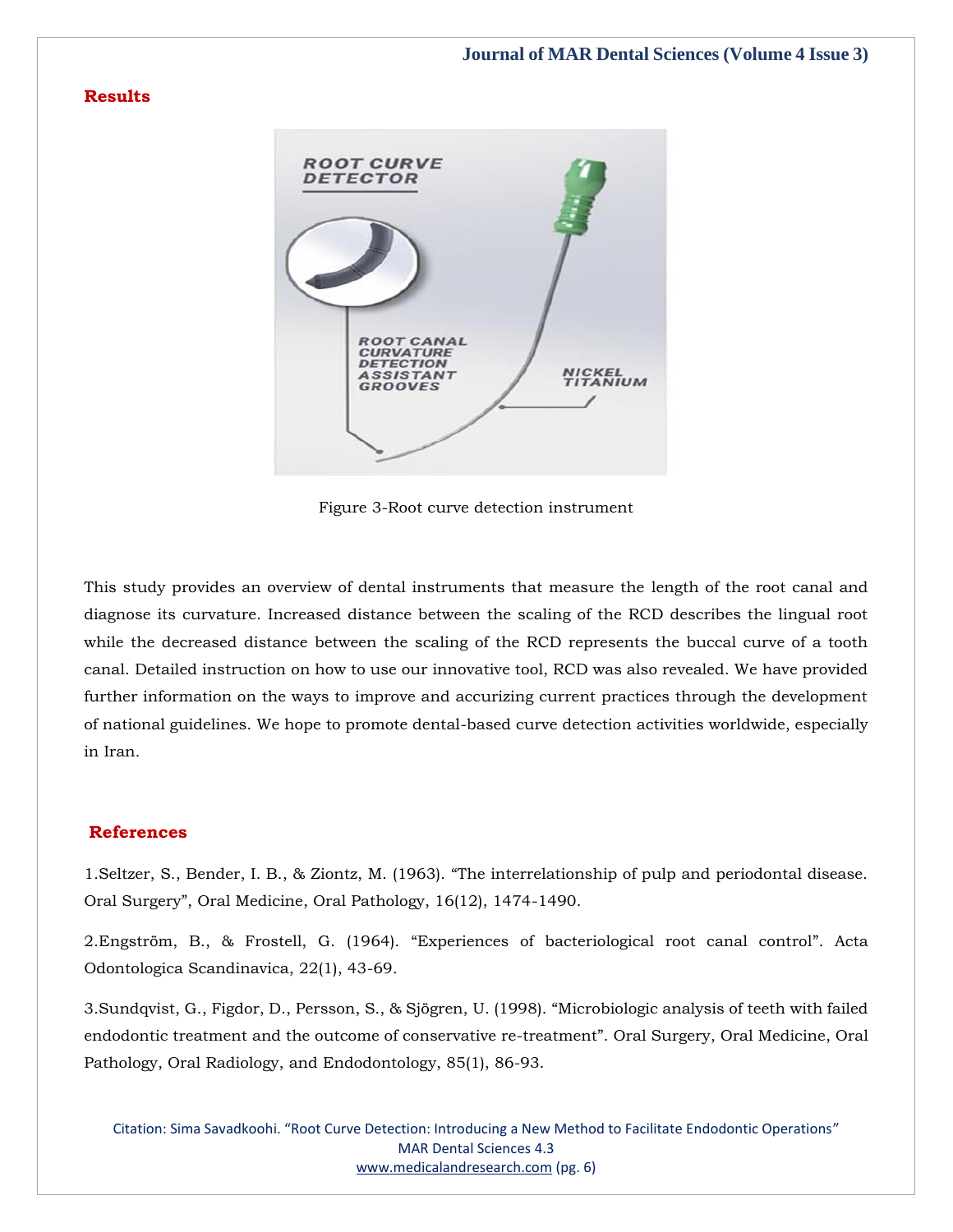4. Siqueira Jr, J. F. (2001). "[Aetiology of root canal treatment failure: why well](https://www.google.com/search?q=Aetiology+of+root+canal+treatment+failure%3A+why+well%E2%80%90treated+teeth+can+fail&sxsrf=AOaemvKo5W_kEfGYdfIGfzlqJN3KE2KRqA%3A1638455837831&ei=HdqoYfCIMpGq4t4PuP2O0A4&ved=0ahUKEwiwi8bRq8X0AhURldgFHbi-A-oQ4dUDCA4&uact=5&oq=Aetiology+of+root+canal+treatment+failure%3A+why+well%E2%80%90treated+teeth+can+fail&gs_lcp=Cgdnd3Mtd2l6EAMyBwgjEOoCECcyBwgjEOoCECcyBwgjEOoCECcyBwgjEOoCECcyBwgjEOoCECcyBwgjEOoCECcyBwgjEOoCECcyBwgjEOoCECcyBwgjEOoCECcyBwgjEOoCECdKBAhBGABKBAhGGABQyAVYyAVg7AdoAXAAeACAAQCIAQCSAQCYAQCgAQGgAQKwAQrAAQE&sclient=gws-wiz)-treated teeth can fail". [International endodontic journal, 34\(1\), 1-10.](https://www.google.com/search?q=Aetiology+of+root+canal+treatment+failure%3A+why+well%E2%80%90treated+teeth+can+fail&sxsrf=AOaemvKo5W_kEfGYdfIGfzlqJN3KE2KRqA%3A1638455837831&ei=HdqoYfCIMpGq4t4PuP2O0A4&ved=0ahUKEwiwi8bRq8X0AhURldgFHbi-A-oQ4dUDCA4&uact=5&oq=Aetiology+of+root+canal+treatment+failure%3A+why+well%E2%80%90treated+teeth+can+fail&gs_lcp=Cgdnd3Mtd2l6EAMyBwgjEOoCECcyBwgjEOoCECcyBwgjEOoCECcyBwgjEOoCECcyBwgjEOoCECcyBwgjEOoCECcyBwgjEOoCECcyBwgjEOoCECcyBwgjEOoCECcyBwgjEOoCECdKBAhBGABKBAhGGABQyAVYyAVg7AdoAXAAeACAAQCIAQCSAQCYAQCgAQGgAQKwAQrAAQE&sclient=gws-wiz)

5[.Naoum, H. J., Love, R. M., Chandler, N. P., & Herbison, P. \(2003\).](https://www.google.com/search?q=Effect+of+X-ray+beam+angulation+and+intraradicular+contrast+medium+on+radiographic+interpretation+of+lower+first+molar+root+canal+anatomy&sxsrf=AOaemvLUgPXgi29Lbbc9OkkvkEXH9YQl6g%3A1638455857343&ei=MdqoYfu8FOOE4t4Pwq6fSA&ved=0ahUKEwi7me3aq8X0AhVjgtgFHULXBwkQ4dUDCA4&uact=5&oq=Effect+of+X-ray+beam+angulation+and+intraradicular+contrast+medium+on+radiographic+interpretation+of+lower+first+molar+root+canal+anatomy&gs_lcp=Cgdnd3Mtd2l6EAMyBwgjEOoCECcyBwgjEOoCECcyBwgjEOoCECcyBwgjEOoCECcyBwgjEOoCECcyBwgjEOoCECcyBwgjEOoCECcyBwgjEOoCECcyBwgjEOoCECcyBwgjEOoCECdKBAhBGABKBAhGGABQwwVYwwVg0AdoAXACeACAAQCIAQCSAQCYAQCgAQGgAQKwAQrAAQE&sclient=gws-wiz) "Effect of X-ray beam angulation [and intraradicular contrast medium on radiographic interpretation of lower first molar root canal](https://www.google.com/search?q=Effect+of+X-ray+beam+angulation+and+intraradicular+contrast+medium+on+radiographic+interpretation+of+lower+first+molar+root+canal+anatomy&sxsrf=AOaemvLUgPXgi29Lbbc9OkkvkEXH9YQl6g%3A1638455857343&ei=MdqoYfu8FOOE4t4Pwq6fSA&ved=0ahUKEwi7me3aq8X0AhVjgtgFHULXBwkQ4dUDCA4&uact=5&oq=Effect+of+X-ray+beam+angulation+and+intraradicular+contrast+medium+on+radiographic+interpretation+of+lower+first+molar+root+canal+anatomy&gs_lcp=Cgdnd3Mtd2l6EAMyBwgjEOoCECcyBwgjEOoCECcyBwgjEOoCECcyBwgjEOoCECcyBwgjEOoCECcyBwgjEOoCECcyBwgjEOoCECcyBwgjEOoCECcyBwgjEOoCECcyBwgjEOoCECdKBAhBGABKBAhGGABQwwVYwwVg0AdoAXACeACAAQCIAQCSAQCYAQCgAQGgAQKwAQrAAQE&sclient=gws-wiz)  anatomy"[. International endodontic journal, 36\(1\), 12-19.](https://www.google.com/search?q=Effect+of+X-ray+beam+angulation+and+intraradicular+contrast+medium+on+radiographic+interpretation+of+lower+first+molar+root+canal+anatomy&sxsrf=AOaemvLUgPXgi29Lbbc9OkkvkEXH9YQl6g%3A1638455857343&ei=MdqoYfu8FOOE4t4Pwq6fSA&ved=0ahUKEwi7me3aq8X0AhVjgtgFHULXBwkQ4dUDCA4&uact=5&oq=Effect+of+X-ray+beam+angulation+and+intraradicular+contrast+medium+on+radiographic+interpretation+of+lower+first+molar+root+canal+anatomy&gs_lcp=Cgdnd3Mtd2l6EAMyBwgjEOoCECcyBwgjEOoCECcyBwgjEOoCECcyBwgjEOoCECcyBwgjEOoCECcyBwgjEOoCECcyBwgjEOoCECcyBwgjEOoCECcyBwgjEOoCECcyBwgjEOoCECdKBAhBGABKBAhGGABQwwVYwwVg0AdoAXACeACAAQCIAQCSAQCYAQCgAQGgAQKwAQrAAQE&sclient=gws-wiz)

6.Huumonen, S., & Ørstavik, D. (2002). "[Radiological aspects of apical periodontitis](https://www.google.com/search?q=Radiological+aspects+of+apical+periodontitis&sxsrf=AOaemvL3ql1xquAERqZ29ABM0VeR9vnokw%3A1638455877537&ei=RdqoYdCcIPjZz7sPjLOT0Ao&ved=0ahUKEwiQ073kq8X0AhX47HMBHYzZBKoQ4dUDCA4&uact=5&oq=Radiological+aspects+of+apical+periodontitis&gs_lcp=Cgdnd3Mtd2l6EAMyBggAEBYQHjIGCAAQFhAeMgYIABAWEB4yBggAEBYQHjoHCCMQ6gIQJ0oECEEYAEoECEYYAFD4BVj4BWCsCGgBcAB4AIAB2QGIAdkBkgEDMi0xmAEAoAEBoAECsAEKwAEB&sclient=gws-wiz)". Endodontic Topics, [1\(1\), 3-25.](https://www.google.com/search?q=Radiological+aspects+of+apical+periodontitis&sxsrf=AOaemvL3ql1xquAERqZ29ABM0VeR9vnokw%3A1638455877537&ei=RdqoYdCcIPjZz7sPjLOT0Ao&ved=0ahUKEwiQ073kq8X0AhX47HMBHYzZBKoQ4dUDCA4&uact=5&oq=Radiological+aspects+of+apical+periodontitis&gs_lcp=Cgdnd3Mtd2l6EAMyBggAEBYQHjIGCAAQFhAeMgYIABAWEB4yBggAEBYQHjoHCCMQ6gIQJ0oECEEYAEoECEYYAFD4BVj4BWCsCGgBcAB4AIAB2QGIAdkBkgEDMi0xmAEAoAEBoAECsAEKwAEB&sclient=gws-wiz)

7[.Mauger, M. J., Schindler, W. G., & Walker III, W. A. \(1998\).](https://www.google.com/search?q=An+evaluation+of+canal+morphology+at+different+levels+of+root+resection+in+mandibular+incisors&sxsrf=AOaemvKVRka87s3GTq_eSWzjHEObAa5qMQ%3A1638455898294&ei=WtqoYZK4EezB3LUPzdCHkAg&ved=0ahUKEwiSzbDuq8X0AhXsILcAHU3oAYIQ4dUDCA4&uact=5&oq=An+evaluation+of+canal+morphology+at+different+levels+of+root+resection+in+mandibular+incisors&gs_lcp=Cgdnd3Mtd2l6EAMyBAgAEB46BwgjEOoCECdKBAhBGABKBAhGGABQ6QVY6QVggAhoAXACeACAAeMBiAHjAZIBAzItMZgBAKABAaABArABCsABAQ&sclient=gws-wiz) "An evaluation of canal morphology at [different levels of root resection in mandibular incisors](https://www.google.com/search?q=An+evaluation+of+canal+morphology+at+different+levels+of+root+resection+in+mandibular+incisors&sxsrf=AOaemvKVRka87s3GTq_eSWzjHEObAa5qMQ%3A1638455898294&ei=WtqoYZK4EezB3LUPzdCHkAg&ved=0ahUKEwiSzbDuq8X0AhXsILcAHU3oAYIQ4dUDCA4&uact=5&oq=An+evaluation+of+canal+morphology+at+different+levels+of+root+resection+in+mandibular+incisors&gs_lcp=Cgdnd3Mtd2l6EAMyBAgAEB46BwgjEOoCECdKBAhBGABKBAhGGABQ6QVY6QVggAhoAXACeACAAeMBiAHjAZIBAzItMZgBAKABAaABArABCsABAQ&sclient=gws-wiz)". Journal of endodontics, 24(9), 607-609.

8.Fava, L. R. G., & Dummer, P. M. H. (1997). "[Periapical radiographic techniques during endodontic](https://www.google.com/search?q=Periapical+radiographic+techniques+during+endodontic+diagnosis+and+treatment&sxsrf=AOaemvJ6WzM8qViQS4eJ9ZP85Kb1MLhBhg%3A1638455917870&ei=bdqoYfDENNPA3LUP9NqMEA&ved=0ahUKEwiwr9v3q8X0AhVTILcAHXQtAwIQ4dUDCA4&uact=5&oq=Periapical+radiographic+techniques+during+endodontic+diagnosis+and+treatment&gs_lcp=Cgdnd3Mtd2l6EAM6BwgjEOoCECdKBAhBGABKBAhGGABQwwZYwwZgjgloAXAAeACAAdcBiAHXAZIBAzItMZgBAKABAaABArABCsABAQ&sclient=gws-wiz)  diagnosis and treatment"[. International Endodontic Journal, 30\(4\), 250-261.](https://www.google.com/search?q=Periapical+radiographic+techniques+during+endodontic+diagnosis+and+treatment&sxsrf=AOaemvJ6WzM8qViQS4eJ9ZP85Kb1MLhBhg%3A1638455917870&ei=bdqoYfDENNPA3LUP9NqMEA&ved=0ahUKEwiwr9v3q8X0AhVTILcAHXQtAwIQ4dUDCA4&uact=5&oq=Periapical+radiographic+techniques+during+endodontic+diagnosis+and+treatment&gs_lcp=Cgdnd3Mtd2l6EAM6BwgjEOoCECdKBAhBGABKBAhGGABQwwZYwwZgjgloAXAAeACAAdcBiAHXAZIBAzItMZgBAKABAaABArABCsABAQ&sclient=gws-wiz)

9[.Rhodes, J. S., Ford, T. P., Lynch, J. A., Liepins, P. J., & Curtis, R. V. \(2000\).](https://www.google.com/search?q=A+comparison+of+two+nickel%E2%80%93titanium+instrumentation+techniques+in+teeth+using+microcomputed+tomography&sxsrf=AOaemvKevTIn4fhreqjZTWbqMqZKUtY0WQ%3A1638455936864&ei=gNqoYZ2rNPrB3LUP65G40Ag&ved=0ahUKEwid6-KArMX0AhX6ILcAHesIDooQ4dUDCA4&uact=5&oq=A+comparison+of+two+nickel%E2%80%93titanium+instrumentation+techniques+in+teeth+using+microcomputed+tomography&gs_lcp=Cgdnd3Mtd2l6EAMyBwgjEOoCECcyBwgjEOoCECcyBwgjEOoCECcyBwgjEOoCECcyBwgjEOoCECcyBwgjEOoCECcyBwgjEOoCECcyBwgjEOoCECcyBwgjEOoCECcyBwgjEOoCECdKBAhBGABKBAhGGABQqQVYqQVgjwdoAXAAeACAAQCIAQCSAQCYAQCgAQGgAQKwAQrAAQE&sclient=gws-wiz) "A comparison of two nickel–[titanium instrumentation techniques in teeth using microcomputed tomography](https://www.google.com/search?q=A+comparison+of+two+nickel%E2%80%93titanium+instrumentation+techniques+in+teeth+using+microcomputed+tomography&sxsrf=AOaemvKevTIn4fhreqjZTWbqMqZKUtY0WQ%3A1638455936864&ei=gNqoYZ2rNPrB3LUP65G40Ag&ved=0ahUKEwid6-KArMX0AhX6ILcAHesIDooQ4dUDCA4&uact=5&oq=A+comparison+of+two+nickel%E2%80%93titanium+instrumentation+techniques+in+teeth+using+microcomputed+tomography&gs_lcp=Cgdnd3Mtd2l6EAMyBwgjEOoCECcyBwgjEOoCECcyBwgjEOoCECcyBwgjEOoCECcyBwgjEOoCECcyBwgjEOoCECcyBwgjEOoCECcyBwgjEOoCECcyBwgjEOoCECcyBwgjEOoCECdKBAhBGABKBAhGGABQqQVYqQVgjwdoAXAAeACAAQCIAQCSAQCYAQCgAQGgAQKwAQrAAQE&sclient=gws-wiz)". International [Endodontic Journal, 33\(3\), 279-285.](https://www.google.com/search?q=A+comparison+of+two+nickel%E2%80%93titanium+instrumentation+techniques+in+teeth+using+microcomputed+tomography&sxsrf=AOaemvKevTIn4fhreqjZTWbqMqZKUtY0WQ%3A1638455936864&ei=gNqoYZ2rNPrB3LUP65G40Ag&ved=0ahUKEwid6-KArMX0AhX6ILcAHesIDooQ4dUDCA4&uact=5&oq=A+comparison+of+two+nickel%E2%80%93titanium+instrumentation+techniques+in+teeth+using+microcomputed+tomography&gs_lcp=Cgdnd3Mtd2l6EAMyBwgjEOoCECcyBwgjEOoCECcyBwgjEOoCECcyBwgjEOoCECcyBwgjEOoCECcyBwgjEOoCECcyBwgjEOoCECcyBwgjEOoCECcyBwgjEOoCECcyBwgjEOoCECdKBAhBGABKBAhGGABQqQVYqQVgjwdoAXAAeACAAQCIAQCSAQCYAQCgAQGgAQKwAQrAAQE&sclient=gws-wiz)

10[.Bergmans, L., Van Cleynenbreugel, J., Wevers, M., & Lambrechts, P. \(2001\).](https://www.google.com/search?q=A+methodology+for+quantitative+evaluation+of+root+canal+instrumentation+using+microcomputed+tomography&sxsrf=AOaemvIfl8fAqAELlSvMb5MHt9FKJhRJBw%3A1638455958127&ei=ltqoYdCqB7Pgz7sP3riKqAw&ved=0ahUKEwjQzfSKrMX0AhUz8HMBHV6cAsUQ4dUDCA4&uact=5&oq=A+methodology+for+quantitative+evaluation+of+root+canal+instrumentation+using+microcomputed+tomography&gs_lcp=Cgdnd3Mtd2l6EAMyBwgjEOoCECcyBwgjEOoCECcyBwgjEOoCECcyBwgjEOoCECcyBwgjEOoCECcyBwgjEOoCECcyBwgjEOoCECcyBwgjEOoCECcyBwgjEOoCECcyBwgjEOoCECdKBAhBGABKBAhGGABQ_wVY_wVgvAhoAXAAeACAAQCIAQCSAQCYAQCgAQGgAQKwAQrAAQE&sclient=gws-wiz) "A methodology for [quantitative evaluation of root canal instrumentation using microcomputed tomography](https://www.google.com/search?q=A+methodology+for+quantitative+evaluation+of+root+canal+instrumentation+using+microcomputed+tomography&sxsrf=AOaemvIfl8fAqAELlSvMb5MHt9FKJhRJBw%3A1638455958127&ei=ltqoYdCqB7Pgz7sP3riKqAw&ved=0ahUKEwjQzfSKrMX0AhUz8HMBHV6cAsUQ4dUDCA4&uact=5&oq=A+methodology+for+quantitative+evaluation+of+root+canal+instrumentation+using+microcomputed+tomography&gs_lcp=Cgdnd3Mtd2l6EAMyBwgjEOoCECcyBwgjEOoCECcyBwgjEOoCECcyBwgjEOoCECcyBwgjEOoCECcyBwgjEOoCECcyBwgjEOoCECcyBwgjEOoCECcyBwgjEOoCECcyBwgjEOoCECdKBAhBGABKBAhGGABQ_wVY_wVgvAhoAXAAeACAAQCIAQCSAQCYAQCgAQGgAQKwAQrAAQE&sclient=gws-wiz)". International [endodontic journal, 34\(5\), 390-398.](https://www.google.com/search?q=A+methodology+for+quantitative+evaluation+of+root+canal+instrumentation+using+microcomputed+tomography&sxsrf=AOaemvIfl8fAqAELlSvMb5MHt9FKJhRJBw%3A1638455958127&ei=ltqoYdCqB7Pgz7sP3riKqAw&ved=0ahUKEwjQzfSKrMX0AhUz8HMBHV6cAsUQ4dUDCA4&uact=5&oq=A+methodology+for+quantitative+evaluation+of+root+canal+instrumentation+using+microcomputed+tomography&gs_lcp=Cgdnd3Mtd2l6EAMyBwgjEOoCECcyBwgjEOoCECcyBwgjEOoCECcyBwgjEOoCECcyBwgjEOoCECcyBwgjEOoCECcyBwgjEOoCECcyBwgjEOoCECcyBwgjEOoCECcyBwgjEOoCECdKBAhBGABKBAhGGABQ_wVY_wVgvAhoAXAAeACAAQCIAQCSAQCYAQCgAQGgAQKwAQrAAQE&sclient=gws-wiz)

11[.Peters, O. A., Peters, C. I., Schonenberger, K., & Barbakow, F. \(2003\).](https://www.google.com/search?q=ProTaper+rotary+root+canal+preparation%3A+effects+of+canal+anatomy+on+final+shape+analysed+by+micro+CT&sxsrf=AOaemvJpc4ykjqLcZf1_6pyQwUNt_Gk_4Q%3A1638455977929&ei=qdqoYeiQON_C3LUP8a-GoA8&ved=0ahUKEwioia2UrMX0AhVfIbcAHfGXAfQQ4dUDCA4&uact=5&oq=ProTaper+rotary+root+canal+preparation%3A+effects+of+canal+anatomy+on+final+shape+analysed+by+micro+CT&gs_lcp=Cgdnd3Mtd2l6EAM6BwgjEOoCECdKBAhBGABKBAhGGABQ8gVY8gVgvwhoAXAAeACAAa0CiAGtApIBAzMtMZgBAKABAaABArABCsABAQ&sclient=gws-wiz) "ProTaper rotary root canal [preparation: effects of canal anatomy on final shape analysed by micro CT](https://www.google.com/search?q=ProTaper+rotary+root+canal+preparation%3A+effects+of+canal+anatomy+on+final+shape+analysed+by+micro+CT&sxsrf=AOaemvJpc4ykjqLcZf1_6pyQwUNt_Gk_4Q%3A1638455977929&ei=qdqoYeiQON_C3LUP8a-GoA8&ved=0ahUKEwioia2UrMX0AhVfIbcAHfGXAfQQ4dUDCA4&uact=5&oq=ProTaper+rotary+root+canal+preparation%3A+effects+of+canal+anatomy+on+final+shape+analysed+by+micro+CT&gs_lcp=Cgdnd3Mtd2l6EAM6BwgjEOoCECdKBAhBGABKBAhGGABQ8gVY8gVgvwhoAXAAeACAAa0CiAGtApIBAzMtMZgBAKABAaABArABCsABAQ&sclient=gws-wiz)". International endodontic [journal, 36\(2\), 86-92.](https://www.google.com/search?q=ProTaper+rotary+root+canal+preparation%3A+effects+of+canal+anatomy+on+final+shape+analysed+by+micro+CT&sxsrf=AOaemvJpc4ykjqLcZf1_6pyQwUNt_Gk_4Q%3A1638455977929&ei=qdqoYeiQON_C3LUP8a-GoA8&ved=0ahUKEwioia2UrMX0AhVfIbcAHfGXAfQQ4dUDCA4&uact=5&oq=ProTaper+rotary+root+canal+preparation%3A+effects+of+canal+anatomy+on+final+shape+analysed+by+micro+CT&gs_lcp=Cgdnd3Mtd2l6EAM6BwgjEOoCECdKBAhBGABKBAhGGABQ8gVY8gVgvwhoAXAAeACAAa0CiAGtApIBAzMtMZgBAKABAaABArABCsABAQ&sclient=gws-wiz)

12.Endodontology, E. S. (2001). "[Undergraduate curriculum guidelines for endodontology](https://www.google.com/search?q=Undergraduate+curriculum+guidelines+for+endodontology&sxsrf=AOaemvLibZNvnE3ivPG00tajhuUZyYyo6g%3A1638456000388&ei=wNqoYdH-FsfZz7sPopm_oAc&ved=0ahUKEwjR3oefrMX0AhXH7HMBHaLMD3QQ4dUDCA4&uact=5&oq=Undergraduate+curriculum+guidelines+for+endodontology&gs_lcp=Cgdnd3Mtd2l6EAMyBggAEBYQHjoHCCMQ6gIQJ0oECEEYAEoECEYYAFDgBVjgBWDvB2gBcAB4AIAB6AGIAegBkgEDMi0xmAEAoAEBoAECsAEKwAEB&sclient=gws-wiz)". [International Endodontics Journal, 574-580.](https://www.google.com/search?q=Undergraduate+curriculum+guidelines+for+endodontology&sxsrf=AOaemvLibZNvnE3ivPG00tajhuUZyYyo6g%3A1638456000388&ei=wNqoYdH-FsfZz7sPopm_oAc&ved=0ahUKEwjR3oefrMX0AhXH7HMBHaLMD3QQ4dUDCA4&uact=5&oq=Undergraduate+curriculum+guidelines+for+endodontology&gs_lcp=Cgdnd3Mtd2l6EAMyBggAEBYQHjoHCCMQ6gIQJ0oECEEYAEoECEYYAFDgBVjgBWDvB2gBcAB4AIAB6AGIAegBkgEDMi0xmAEAoAEBoAECsAEKwAEB&sclient=gws-wiz)

13[.Gordon, M. P. J., & Chandler, N. P. \(2004\).](https://www.google.com/search?q=Electronic+apex+locators&sxsrf=AOaemvLLERApBy-IrmE7LSXDKdK7qL2E1g%3A1638456020964&ei=1NqoYYauOuuo3LUPgd-E4AQ&ved=0ahUKEwiG6O-orMX0AhVrFLcAHYEvAUwQ4dUDCA4&uact=5&oq=Electronic+apex+locators&gs_lcp=Cgdnd3Mtd2l6EAMyBQgAEIAEMgUIABCABDIGCAAQFhAeMgYIABAWEB4yBggAEBYQHjIGCAAQFhAeMgYIABAWEB4yBggAEBYQHjIGCAAQFhAeMgYIABAWEB46BwgjEOoCECdKBAhBGABKBAhGGABQmgVYmgVgrwdoAXAAeACAAcsBiAHLAZIBAzItMZgBAKABAaABArABCsABAQ&sclient=gws-wiz) "Electronic apex locators". International endodontic [journal, 37\(7\), 425-437.](https://www.google.com/search?q=Electronic+apex+locators&sxsrf=AOaemvLLERApBy-IrmE7LSXDKdK7qL2E1g%3A1638456020964&ei=1NqoYYauOuuo3LUPgd-E4AQ&ved=0ahUKEwiG6O-orMX0AhVrFLcAHYEvAUwQ4dUDCA4&uact=5&oq=Electronic+apex+locators&gs_lcp=Cgdnd3Mtd2l6EAMyBQgAEIAEMgUIABCABDIGCAAQFhAeMgYIABAWEB4yBggAEBYQHjIGCAAQFhAeMgYIABAWEB4yBggAEBYQHjIGCAAQFhAeMgYIABAWEB46BwgjEOoCECdKBAhBGABKBAhGGABQmgVYmgVgrwdoAXAAeACAAcsBiAHLAZIBAzItMZgBAKABAaABArABCsABAQ&sclient=gws-wiz)

14.Patel, S., & Rhodes, J. (2007). "[A practical guide to endodontic access cavity preparation in molar](https://www.google.com/search?q=A+practical+guide+to+endodontic+access+cavity+preparation+in+molar+teeth&sxsrf=AOaemvLtzq5yjzWRPvcO9nva7hGSb50EKQ%3A1638456059502&ei=-9qoYYiVHp6RseMPs7WoSA&ved=0ahUKEwjI_p-7rMX0AhWeSGwGHbMaCgkQ4dUDCA4&uact=5&oq=A+practical+guide+to+endodontic+access+cavity+preparation+in+molar+teeth&gs_lcp=Cgdnd3Mtd2l6EAMyBwgjEOoCECcyBwgjEOoCECcyBwgjEOoCECcyBwgjEOoCECcyBwgjEOoCECcyBwgjEOoCECcyBwgjEOoCECcyBwgjEOoCECcyBwgjEOoCECcyBwgjEOoCECdKBAhBGABKBAhGGABQ5wdY5wdggghoAXACeACAAQCIAQCSAQCYAQCgAQGgAQKwAQrAAQE&sclient=gws-wiz)  teeth"[. British dental journal, 203\(3\), 133-140.](https://www.google.com/search?q=A+practical+guide+to+endodontic+access+cavity+preparation+in+molar+teeth&sxsrf=AOaemvLtzq5yjzWRPvcO9nva7hGSb50EKQ%3A1638456059502&ei=-9qoYYiVHp6RseMPs7WoSA&ved=0ahUKEwjI_p-7rMX0AhWeSGwGHbMaCgkQ4dUDCA4&uact=5&oq=A+practical+guide+to+endodontic+access+cavity+preparation+in+molar+teeth&gs_lcp=Cgdnd3Mtd2l6EAMyBwgjEOoCECcyBwgjEOoCECcyBwgjEOoCECcyBwgjEOoCECcyBwgjEOoCECcyBwgjEOoCECcyBwgjEOoCECcyBwgjEOoCECcyBwgjEOoCECcyBwgjEOoCECdKBAhBGABKBAhGGABQ5wdY5wdggghoAXACeACAAQCIAQCSAQCYAQCgAQGgAQKwAQrAAQE&sclient=gws-wiz)

15[.Schroeder, K. P., Walton, R. E., & Rivera, E. M. \(2002\).](https://www.google.com/search?q=Straight+line+access+and+coronal+flaring%3A+effect+on+canal+length&sxsrf=AOaemvI1P6CiqYWSslUHYdyc39HeAhVBxw%3A1638456077833&ei=DduoYd-rMsGTseMPkb2U6AM&ved=0ahUKEwif5v7DrMX0AhXBSWwGHZEeBT0Q4dUDCA4&uact=5&oq=Straight+line+access+and+coronal+flaring%3A+effect+on+canal+length&gs_lcp=Cgdnd3Mtd2l6EAMyBggAEBYQHjoHCCMQ6gIQJ0oECEEYAEoECEYYAFCHBliHBmCqCGgBcAJ4AIABzgGIAc4BkgEDMi0xmAEAoAEBoAECsAEKwAEB&sclient=gws-wiz) "Straight line access and coronal flaring: effect on canal length"[. Journal of endodontics, 28\(6\), 474-476.](https://www.google.com/search?q=Straight+line+access+and+coronal+flaring%3A+effect+on+canal+length&sxsrf=AOaemvI1P6CiqYWSslUHYdyc39HeAhVBxw%3A1638456077833&ei=DduoYd-rMsGTseMPkb2U6AM&ved=0ahUKEwif5v7DrMX0AhXBSWwGHZEeBT0Q4dUDCA4&uact=5&oq=Straight+line+access+and+coronal+flaring%3A+effect+on+canal+length&gs_lcp=Cgdnd3Mtd2l6EAMyBggAEBYQHjoHCCMQ6gIQJ0oECEEYAEoECEYYAFCHBliHBmCqCGgBcAJ4AIABzgGIAc4BkgEDMi0xmAEAoAEBoAECsAEKwAEB&sclient=gws-wiz)

16[.Rover, G., Belladonna, F. G., Bortoluzzi, E. A., De-Deus, G., Silva, E. J. N. L., & Teixeira, C. S. \(2017\).](https://www.google.com/search?q=Influence+of+access+cavity+design+on+root+canal+detection%2C+instrumentation+efficacy%2C+and+fracture+resistance+assessed+in+maxillary+molars&sxsrf=AOaemvIDqpR7JC1Vw9mAvTciLhaxuApabg%3A1638456099728&ei=I9uoYZLzK4eYseMPsuOS4AM&ved=0ahUKEwjSkLfOrMX0AhUHTGwGHbKxBDwQ4dUDCA4&uact=5&oq=Influence+of+access+cavity+design+on+root+canal+detection%2C+instrumentation+efficacy%2C+and+fracture+resistance+assessed+in+maxillary+molars&gs_lcp=Cgdnd3Mtd2l6EAMyBwgjEOoCECcyBwgjEOoCECcyBwgjEOoCECcyBwgjEOoCECcyBwgjEOoCECcyBwgjEOoCECcyBwgjEOoCECcyBwgjEOoCECcyBwgjEOoCECcyBwgjEOoCECdKBAhBGABKBAhGGABQgQZYgQZgyAhoAXACeACAAQCIAQCSAQCYAQCgAQGgAQKwAQrAAQE&sclient=gws-wiz)  "[Influence of access cavity design on root canal detection, instrumentation efficacy, and fracture](https://www.google.com/search?q=Influence+of+access+cavity+design+on+root+canal+detection%2C+instrumentation+efficacy%2C+and+fracture+resistance+assessed+in+maxillary+molars&sxsrf=AOaemvIDqpR7JC1Vw9mAvTciLhaxuApabg%3A1638456099728&ei=I9uoYZLzK4eYseMPsuOS4AM&ved=0ahUKEwjSkLfOrMX0AhUHTGwGHbKxBDwQ4dUDCA4&uact=5&oq=Influence+of+access+cavity+design+on+root+canal+detection%2C+instrumentation+efficacy%2C+and+fracture+resistance+assessed+in+maxillary+molars&gs_lcp=Cgdnd3Mtd2l6EAMyBwgjEOoCECcyBwgjEOoCECcyBwgjEOoCECcyBwgjEOoCECcyBwgjEOoCECcyBwgjEOoCECcyBwgjEOoCECcyBwgjEOoCECcyBwgjEOoCECcyBwgjEOoCECdKBAhBGABKBAhGGABQgQZYgQZgyAhoAXACeACAAQCIAQCSAQCYAQCgAQGgAQKwAQrAAQE&sclient=gws-wiz)  resistance assessed in maxillary molars"[. Journal of Endodontics, 43\(10\), 1657-1662.](https://www.google.com/search?q=Influence+of+access+cavity+design+on+root+canal+detection%2C+instrumentation+efficacy%2C+and+fracture+resistance+assessed+in+maxillary+molars&sxsrf=AOaemvIDqpR7JC1Vw9mAvTciLhaxuApabg%3A1638456099728&ei=I9uoYZLzK4eYseMPsuOS4AM&ved=0ahUKEwjSkLfOrMX0AhUHTGwGHbKxBDwQ4dUDCA4&uact=5&oq=Influence+of+access+cavity+design+on+root+canal+detection%2C+instrumentation+efficacy%2C+and+fracture+resistance+assessed+in+maxillary+molars&gs_lcp=Cgdnd3Mtd2l6EAMyBwgjEOoCECcyBwgjEOoCECcyBwgjEOoCECcyBwgjEOoCECcyBwgjEOoCECcyBwgjEOoCECcyBwgjEOoCECcyBwgjEOoCECcyBwgjEOoCECcyBwgjEOoCECdKBAhBGABKBAhGGABQgQZYgQZgyAhoAXACeACAAQCIAQCSAQCYAQCgAQGgAQKwAQrAAQE&sclient=gws-wiz)

Citation: Sima Savadkoohi. "Root Curve Detection: Introducing a New Method to Facilitate Endodontic Operations" MAR Dental Sciences 4.3 [www.medicalandresearch.com](http://www.medicalandresearch.com/) (pg. 7)